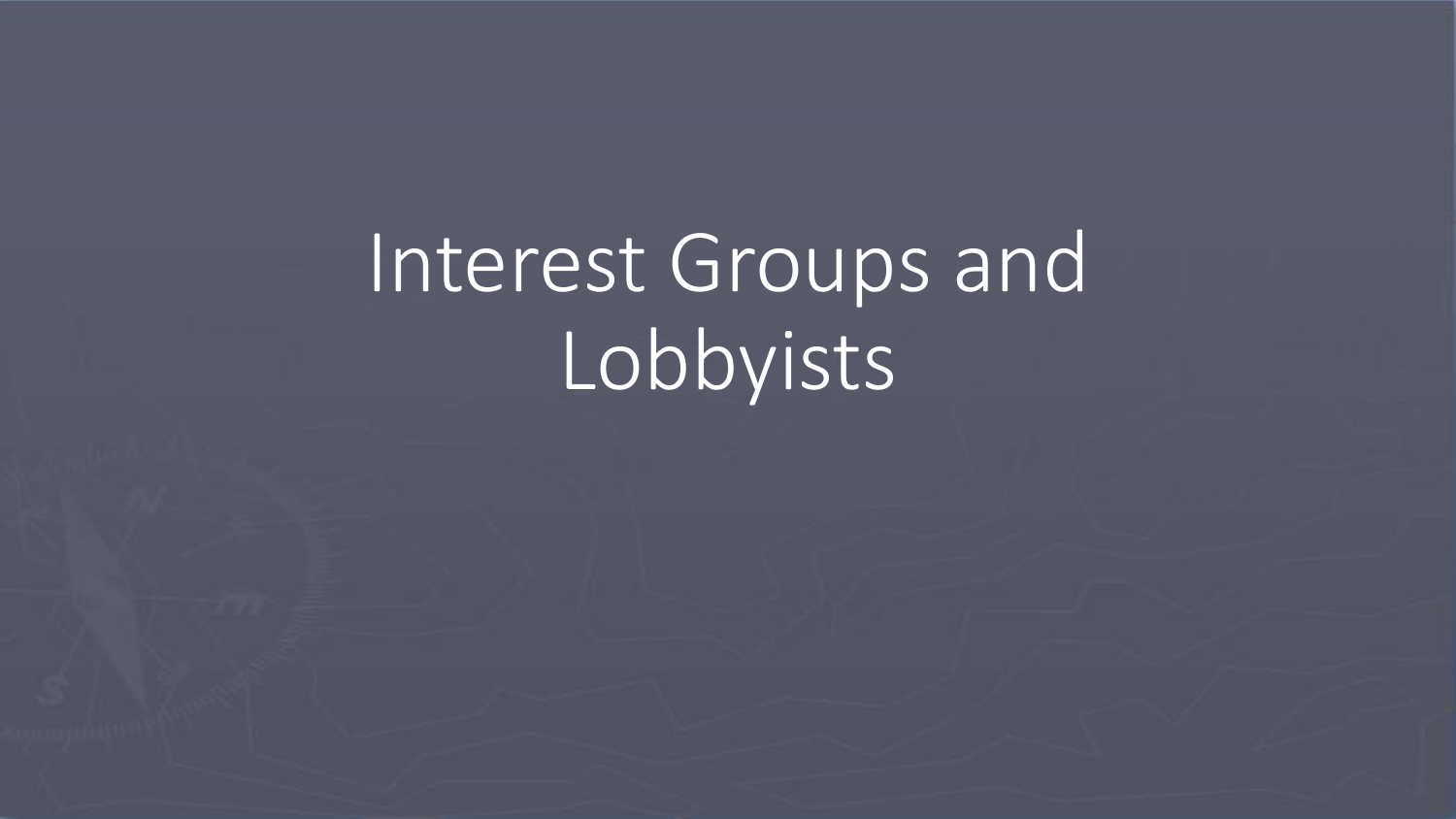## Interest Groups

- Political Interest groups are collective groups that allow like-minded individuals to have their voices heard
	- Interest groups seek positive benefits to promote the group's interests
		- Ex. Environmental Interests work to gain favor in the government and protect the planet

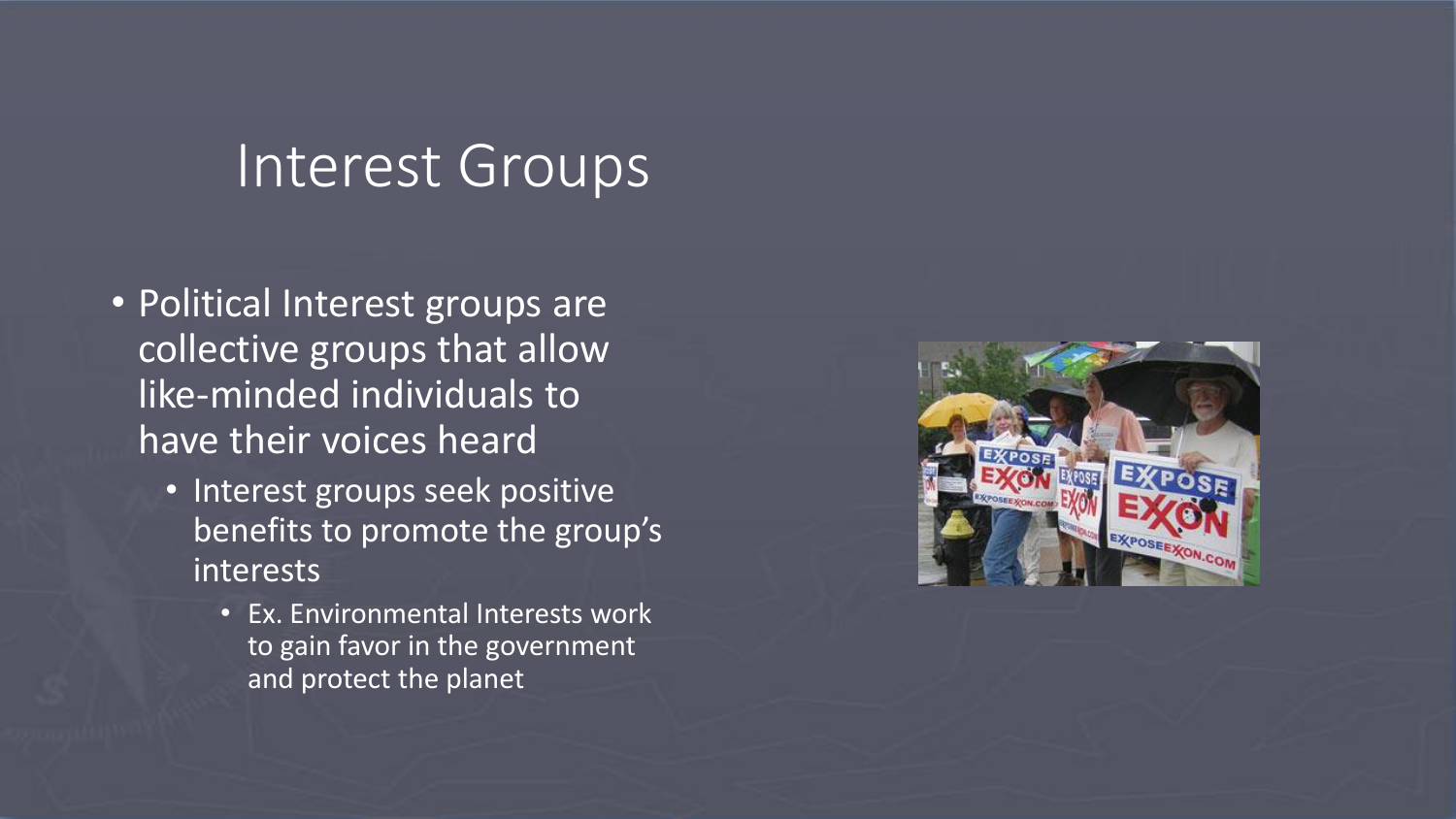### Purpose of Interest Groups

- Interest groups seek to pass legislation and influence the political process to protect their interests, or further their political aims
	- Ex. Pro-Abortion Interests groups work to protect the right to abortions working against the Anti-Abortion Interest Groups

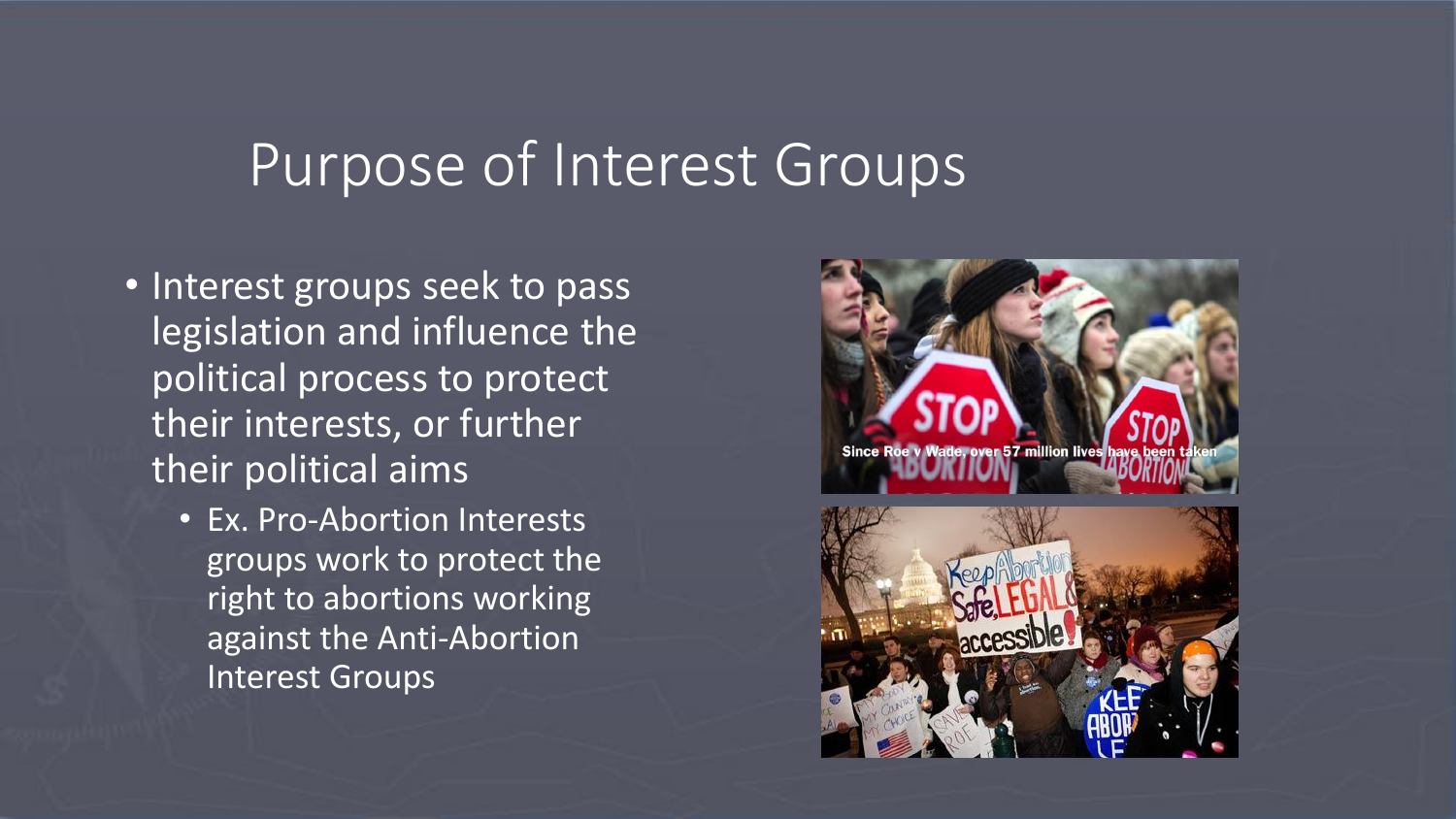# Lobbyists

- Lobbyists are individuals who represent interest groups
	- Many Lobbyists are former legislatures
	- Lobbyists are normally very well paid to influence legislation
- Lobbyists work directly for groups or as needed

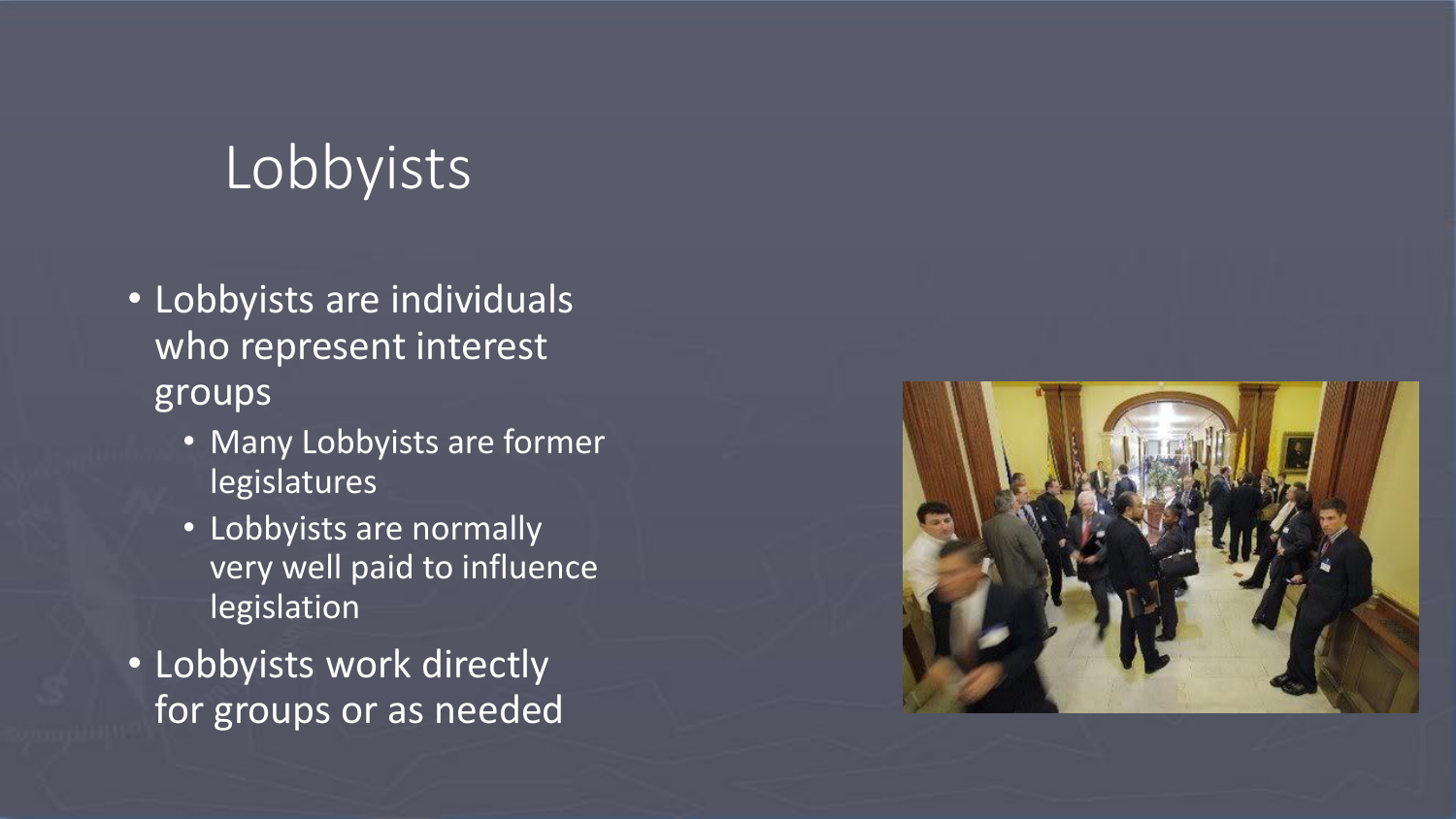# Role of Lobbyists

- Lobbyists have become integral parts of the political process due to their knowledge and expertise
	- Sources of information, ideas and innovations.
		- Ex. How a particular group would react to a particular law
	- Can help politicians strategize how to pass or block legislation
	- They can help create a campaign strategy and get interest groups to support the candidate

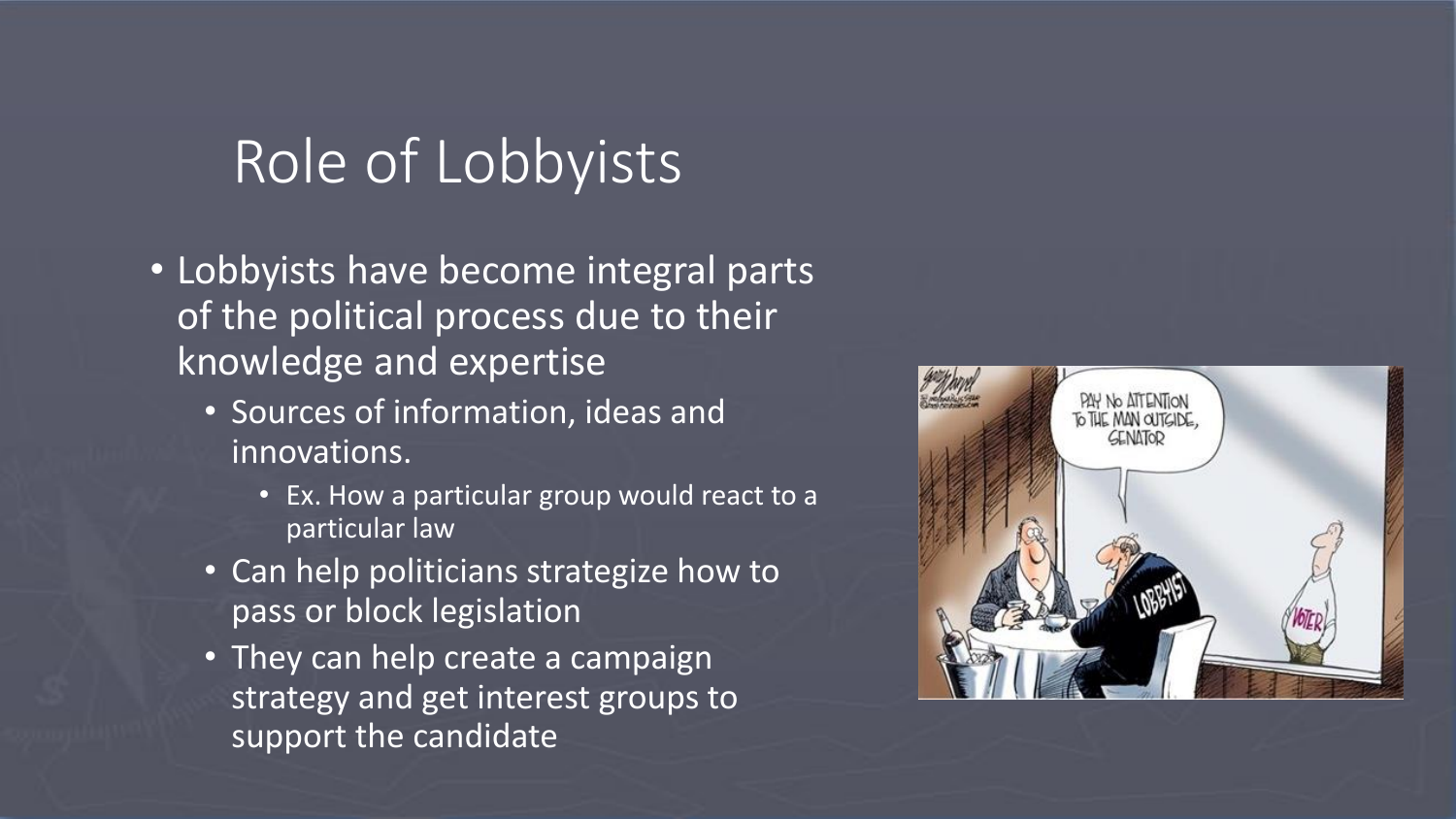### Lobbyists in Washington D.C.

- Direct Lobbying Where interest groups meet directly with an officeholder to get them to support or change policy
- Drafting Legislation Lobbyists will draft bills for congressmen to introduce to the House or Senate
- Research Lobbyists repair reports about legislation to attempt to sway opinion and votes, as well is inform politicians about issues
- Hearings Staff can testify before congress to support or attack pieces of legislation